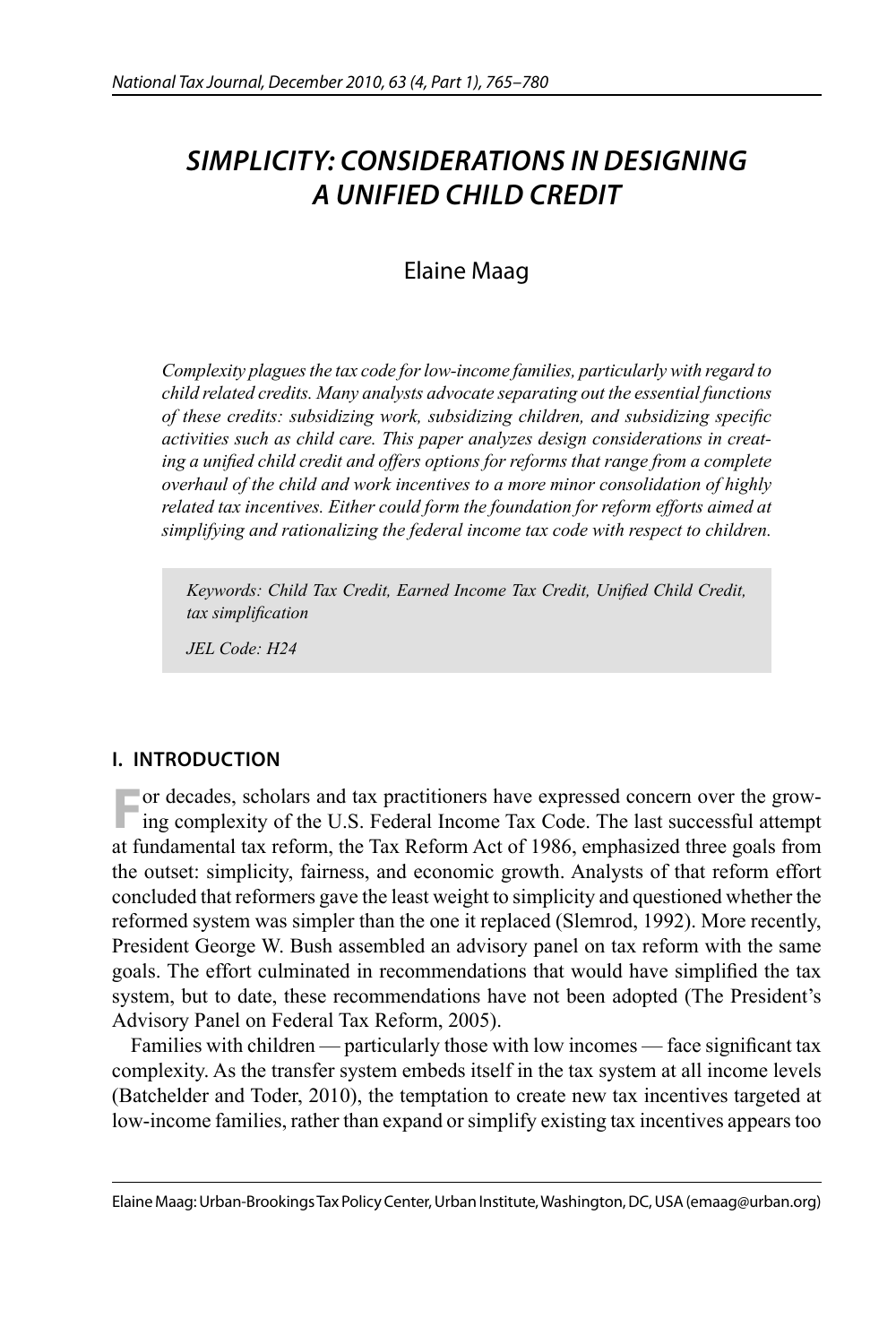great for policymakers to resist. Each new benefit can carry its own set of eligibility rules, further complicating an already complex system. Early work by Ellwood and Liebman  $(2001)$  points out an odd pattern of child benefits in the tax code. Benefits from the refundable Earned Income Tax Credit (EITC) concentrate on low-income families. In contrast, the dependent exemption and the virtually nonrefundable (at the time) Child Tax Credit (CTC)<sup>1</sup> benefited higher income families more — with benefits gradually increasing as a person's tax liability increased. The analysis revealed that the combination of the EITC, CTC, and dependent exemption resulted in a U-shaped pattern of benefits where middle-income parents benefited less from child-related provisions than their high- and low-income peers. The authors termed this pattern of benefits the "middle-class parent penalty" and suggested reforms to rationalize the pattern. Since that early report, the tax code has grown more complex with respect to families with children, and this growth shows few, if any, signs of abating, despite numerous calls for restraint from analysts and tax policy administrators. The combination of benefits now forms a shape more akin to toddler's unevenly written W, with no clear pattern shining through. The various tax provisions ultimately boil down to three factors: rewards for working, benefits for having children, and benefits for spending money on a specific activity, for example, child care.<sup>2</sup> Complexity arises when these incentives interact. Thus, a natural direction for simplification is to clarify these incentives and remove conflicting elements. This paper discusses complexity with respect to low-income families, provides a framework for rethinking child benefits in the federal income tax system, and considers three options that could either form the basis of future reform efforts or start conversations for more limited reforms.

#### **II. COMPLEXITY IN THE TAX SYSTEM**

In 2009, the National Taxpayer Advocate's annual report cited complexity as the most serious issue taxpayers encounter — a criticism levied in many previous reports (National Taxpayer Advocate, 2009). This complexity imposes both direct and indirect costs. Direct costs — time and money spent complying with the tax law — can be substantial. In a study based on tax year 2000, Guyton et al. (2005) estimate total compliance costs of \$87 billion (\$19 billion of out of pocket expenses and 3.4 billion hours, valued at \$20 per hour). Many tax filers, even low-income families, rely on paid preparers to file tax returns. Internal Revenue Service (IRS) Statistics of Income data from 2005 show that two-thirds of families with incomes below twice the poverty level used paid preparers.

<sup>1</sup> Prior to the 2001 Economic and Growth Tax Relief Reconciliation Act (EGTRRA), the CTC was refundable only for families with at least three children to the extent that their payroll taxes exceeded their EITC. EGTRRA made the CTC refundable for all families meeting a minimum income threshold.

Another example of a specific activity subsidized by the tax system would be college attendance. Subsidies for college attendance include the dependent exemption, the EITC, the American Opportunity Tax Credit, the Lifetime Learning Credit, the tuition and fees deduction, and a host of college savings programs. These are discussed in more detail in Maag et al. (2007).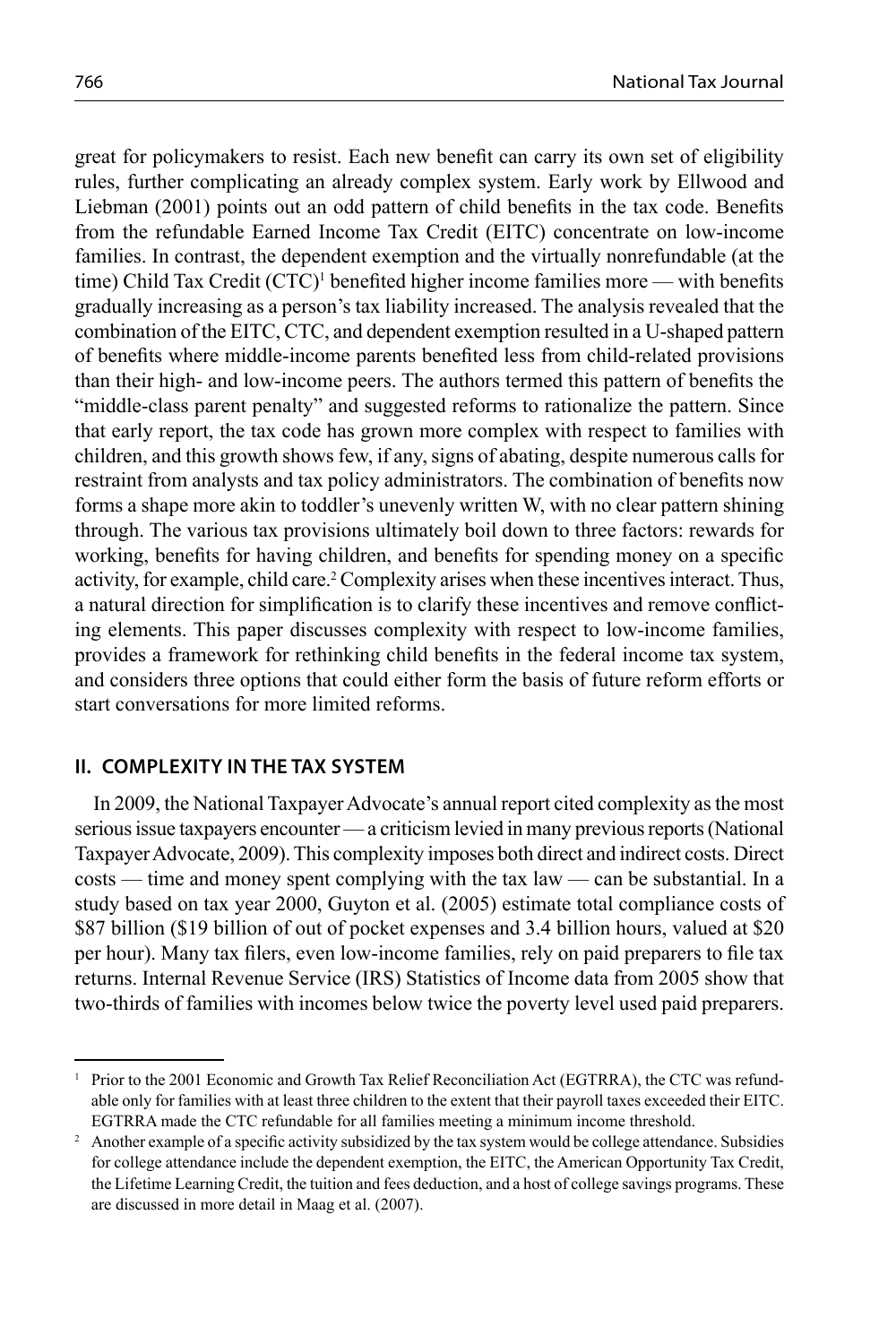These results are consistent with the National Survey of America's Families (NSAF). The NSAF further showed that low-income families headed by someone with no more than a high school degree were more likely to rely on preparers than low-income families headed by someone with higher education (Maag, 2005), supporting the notion that complexity drives at least a portion of families to use preparers. In 2000, it cost lowincome families about \$200 to use a paid preparer, including both preparation charges and fees associated with refund anticipation loans (Berube et al., 2002). Complexity also makes families vulnerable to abuse by unscrupulous tax preparers who may charge high fees for poorly performed services (U.S. General Accounting Office, 2006; Treasury Inspector General for Tax Administration, 2008).

The indirect costs of complexity also give rise to concern. Among these are compliance errors — some people who qualify for benefits fail to claim them while others who do not qualify for benefits do claim them (National Taxpayer Advocate, 2009) — and the possible dampening of behavior responses, which may or may not be desirable, but is likely unintended (Congdon, Kling, and Mullainathan, 2009; Saez, 2010). For example, Chetty and Saez (2009) recently found that taxpayers in the phase-in range of the EITC would increase work effort if they were counseled that their EITC would increase as well. As incentive structures become more obtuse, families may find it more difficult to react to any one policy as policymakers intended, potentially dampening intended labor supply responses to programs such as the EITC and CTC.

Below I describe the key features of several provisions in order to better understand how the credits are targeted, and what benefits a family can expect to receive. However, it is important to note that along with the complexity described comes great benefit. In 2010, the federal income tax system will deliver substantial benefits to families with children.<sup>3</sup> Studies suggest that the tax system delivers these benefits to more of the eligible population than traditional spending programs (Burman and Kobes, 2003). The total benefits from the tax program most targeted at low-income families, the EITC, rival those paid out in the Supplemental Nutrition Assistance Program (SNAP, formerly Food Stamps) — about \$53 billion in each program in FY09.<sup>4</sup> Benefits from the EITC can be as high as \$3,050 for families with one child, \$5,036 for families with two children, and \$5,666 for families with three or more children. On top of that, families with children can benefit from the CTC and Additional Child Tax Credit  $(ACTC)$  — up to \$1,000 per child — and the dependent exemption (which varies in value from \$0 for those with no taxable income up to \$1,277 per child for those in the 35 percent tax bracket). Moreover, single parents can benefit from head of household filing status, under which more income is taxed at lower rates than is the case for single individuals without children.

<sup>&</sup>lt;sup>3</sup> After 2010, several provisions affecting children and work are scheduled to expire. The Tax Policy Center provides a list of expiring provisions at http://taxpolicycenter.org/taxfacts/Content/PDF/expiring\_provisions.pdf. Whether and to what extent Congress will allow this to happen remains unclear.

<sup>4</sup> This calculation is based on U.S. Department of Agriculture Food and Nutrition Service, "SNAP Monthly Data," http://www.fns.usda.gov/pd/34SNAPmonthly.htm, and Table 1 from Isaacs et al. (2010).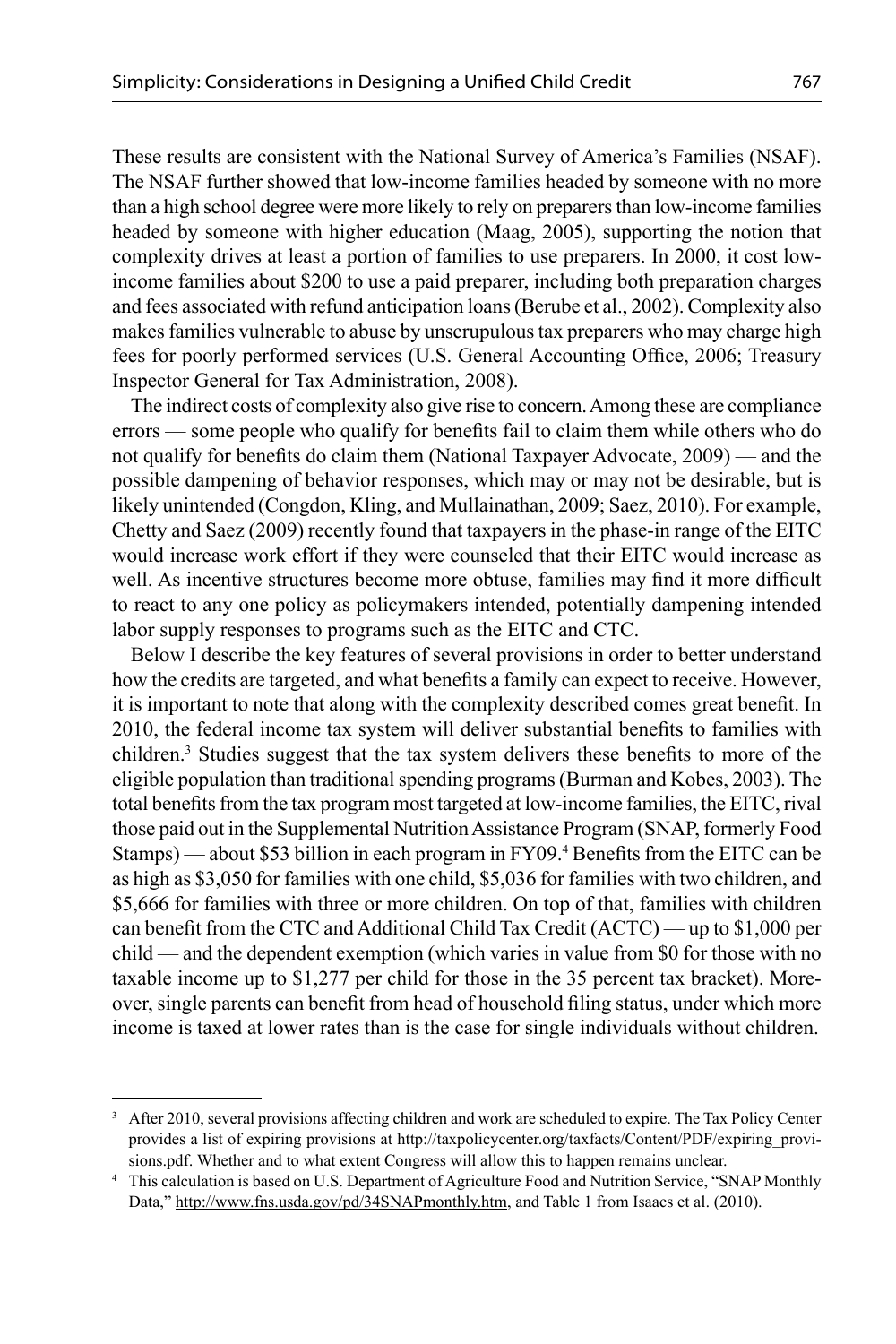#### **A. Earned Income Tax Credit**

One tax provision may have multiple goals. For example, the EITC clearly subsidizes work with benefits increasing as low-income individuals enter the labor market, but also subsidizes additional children, to a point (Forman, 2005). The credit phases in with each dollar of earnings until the maximum credit is reached. The credit phases in faster for larger families — 34 percent of earnings for families with one child; 40 percent of earnings for families with two children; and 45 percent of earnings for families with three or more children. The EITC also provides a small benefit (7.6 percent of earnings) over a limited income range) for families without children. The credit remains constant over a period of income and then declines with subsequent earnings. Research shows that the EITC is successful in encouraging work, particularly along the extensive margin — the decision of whether to work or not work (Eissa and Hoynes, 2006). At least for single parents, the effect holds true along the intensive margin as well (Meyer and Rosenbaum, 2000). The EITC is fully refundable so families receive the full credit for which they qualify, regardless of their tax liability.

#### **B. Child Tax Credit**

The Child Tax Credit (CTC) provides families up to \$1,000 per child. It has both a refundable and nonrefundable component. The nonrefundable component is available to qualifying families with children who owe taxes. This portion of the CTC offsets taxes owed up to the maximum credit for which a family qualifies. The refundable portion of the credit (the ACTC) provides 15 cents for each \$1 of earnings after \$3,000. The sum of the nonrefundable and refundable portions of the CTC cannot exceed the total CTC to which a family is entitled. The CTC encourages work through its refundable component. This potentially adds a greater work incentive for affected families than the EITC alone.

#### **C. Making Work Pay**

Families with and without children can benefit from the Making Work Pay (MWP) credit. The MWP is refundable and provides up to \$400 to individuals or single parents and \$800 for couples, phasing in at a rate of  $6.2$  percent starting with the first dollar of earnings.

#### **D. Child and Dependent Care Credit and Flexible Spending Accounts**

Families with young children may also benefit from the Child and Dependent Care Tax Credit (CDCTC) or from Flexible Spending Accounts (FSAs) used to offset child care costs associated with working. Both of these tax benefits lower taxes for families with child care expenses. The CDCTC provides a credit between 20 percent and 35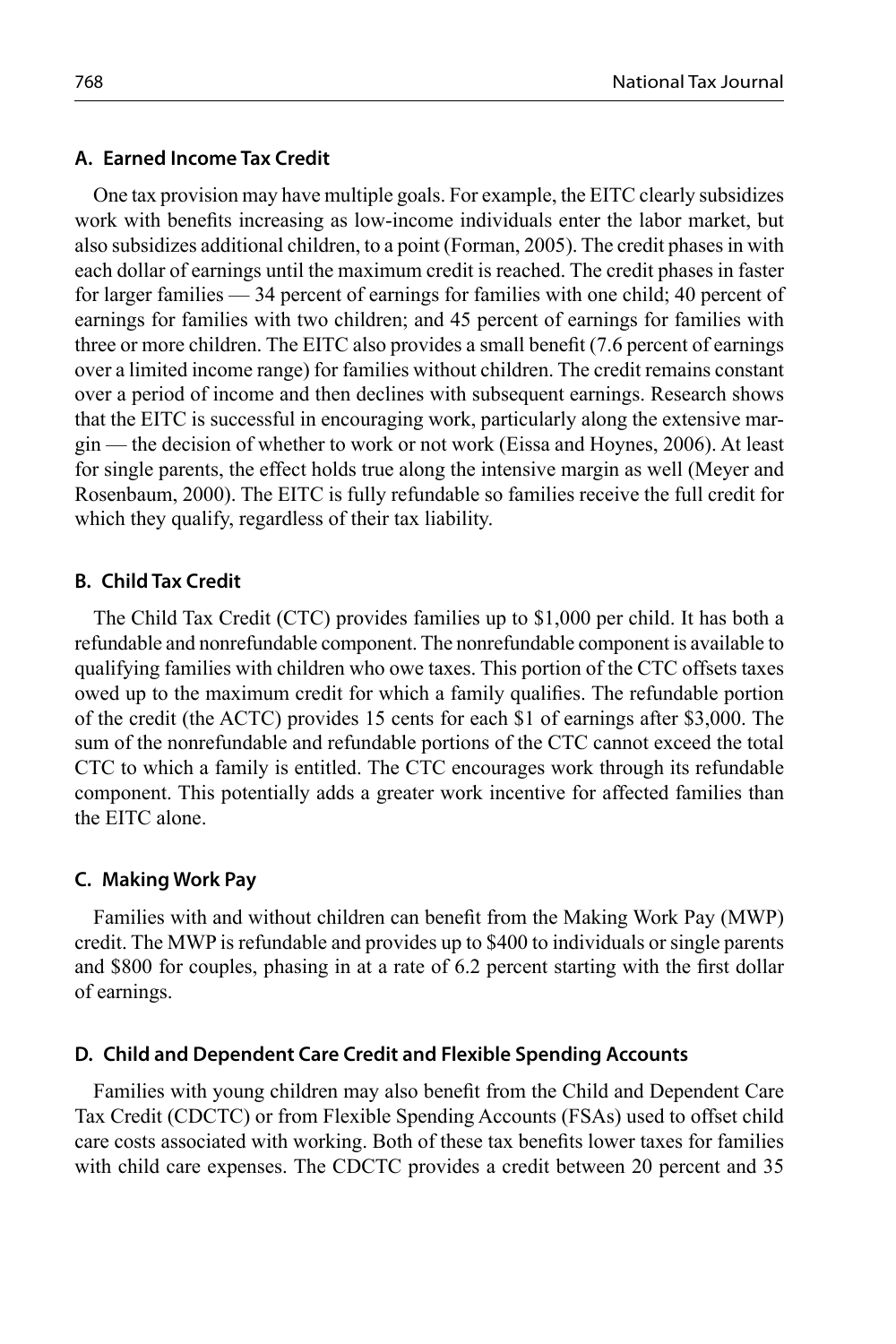percent of childcare expenses of up to \$3,000 per child (\$6,000 per family). Higher credit rates apply to lower-income families. However, the credit is not refundable so few families actually qualify for the highest credit rates (Burman, Maag, and Rohaly, 2005). Flexible Spending Accounts exempt up to \$5,000 of income from both income and payroll taxes.

#### **E. Summary of Benefits**

Taken separately, each of the programs serves a clear purpose. Combined, what the programs are intended to do becomes murkier. Figure 1 shows the benefits a single parent with two children under age 17 can expect to receive, assuming all of her income comes from earnings. The rules of these programs vary along multiple dimensions, as summarized in Table 1.

Which children qualify varies across different tax benefits. In order to determine whether a child serves as a qualifying child for the various tax benefits, one must know not only the age of the child, but, in the case of older children, also whether or not they are enrolled in school as full-time students. One must know where and with whom a child lives for what part of the year, a child's relationship to the adults they live with, and who provides support to the child — even in cases where the child lives with a parent.

#### **III. DESIGNING A UNIFIED CHILD CREDIT**

When designing tax policies, policy makers must consider not only complexity, but also distribution of gains and losses, budget impacts, and other effects. Sometimes, these interact in unexpected ways. For example, when Carasso, Rohaly, and Steuerle (2005) set out to design their Unified Child Credit (UCC), cost estimates greatly exceeded what they originally anticipated. This stemmed from the fact that under current policy many people who could claim a dependent exemption have all or part of that exemption denied because of the Alternative Minimum Tax (AMT). When the authors simulated a UCC that could be claimed regardless of AMT liability in lieu of other child benefits including the dependent exemption, they observed a large drop in predicted tax revenues as scores of families with children were no longer subject to the AMT — an unexpected outcome of their reform proposal. On the opposite end of the spectrum, contracting programs to harmonize them will raise taxes for some families. Even in reforms designed to be revenue neutral, there will be individual winners and losers since it is impossible to hold tax revenues constant overall while lowering taxes for a targeted group without also increasing taxes for another group. Reformers will need to decide to what extent they will tolerate losers or design a complementary program to offset tax increases for certain portions of the affected population. In any case, the risk of increasing complexity in one area of the tax code while decreasing complexity in another exists and has thwarted previous reform efforts.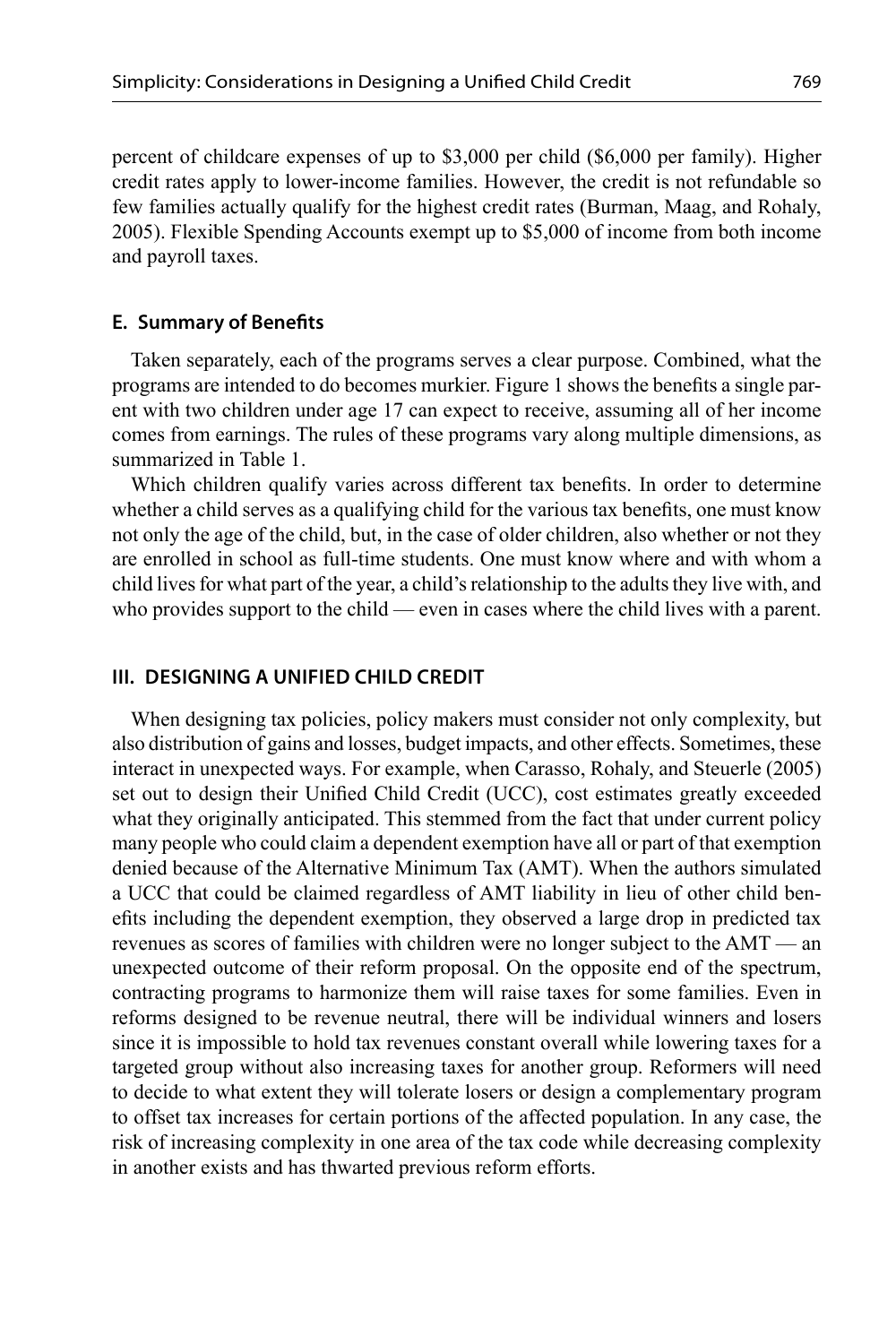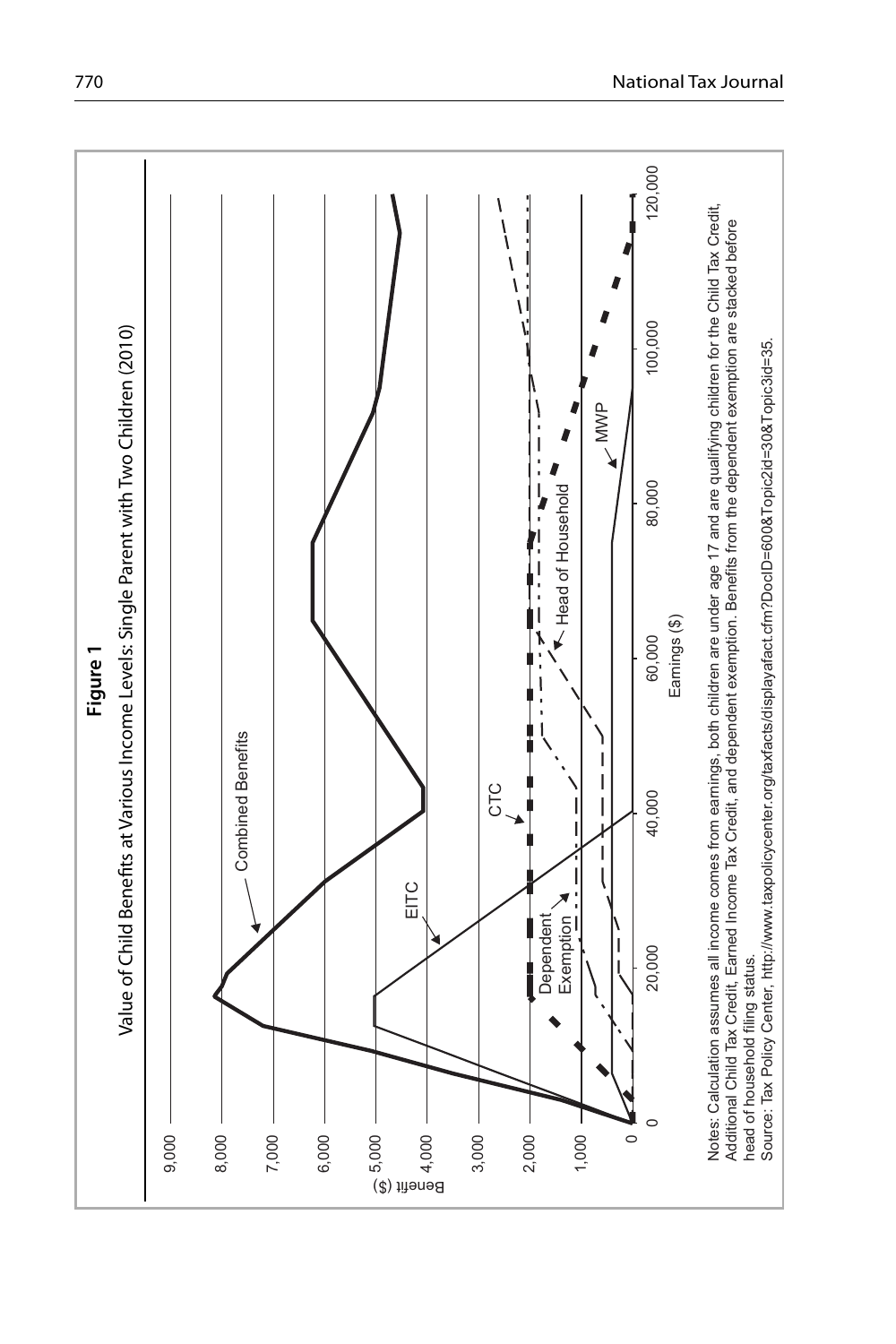| Table 1<br>Design Elements of Work and Child Benefits<br>in the Federal Income Tax System, 2010 |                                             |                                                                                                                                 |                                                                                                                                                                           |                |
|-------------------------------------------------------------------------------------------------|---------------------------------------------|---------------------------------------------------------------------------------------------------------------------------------|---------------------------------------------------------------------------------------------------------------------------------------------------------------------------|----------------|
|                                                                                                 |                                             |                                                                                                                                 |                                                                                                                                                                           |                |
| Head of Household<br><b>Filing Status</b>                                                       | Per tax unit                                | and permanently<br>disabled<br>$<$ 19 or 19–23 and<br>full-time student or<br>any age if totally<br>and permanently<br>disabled | Up to \$190,550. After<br>that, same schedule as<br>single filers.                                                                                                        | Yes            |
| <b>MWP</b>                                                                                      | Single versus<br>Married                    |                                                                                                                                 | Up to \$200,000 for<br>married couples;<br>\$100,000 for single<br>filers                                                                                                 | N <sub>0</sub> |
| <b>EITC</b>                                                                                     | Per child up to<br>3 plus marital<br>status | $<$ 19 or 19–23 and<br>full-time student or<br>any age if totally<br>and permanently<br>disabled                                | Up to \$13,460 with no<br>children; \$35,535 with<br>1 child; \$40,363 for 2<br>children; \$43,352 for<br>3 or more children.<br>\$5,010 higher for mar-<br>ried couples. | Yes            |
| <b>CTC</b>                                                                                      | Per child                                   | <17                                                                                                                             | Credit is reduced by<br>5 percent of AGI over<br>\$110,000 for married<br>couples, \$75,000 for<br>single parents. End of<br>phase-out depends on<br>number of children.  | No             |
| <b>CDCTC</b>                                                                                    | Per child up<br>to $2$                      | $<$ 13 or any age if<br>totally and perma-<br>nently disabled                                                                   | Unlimited                                                                                                                                                                 | No             |
| <b>FSA</b>                                                                                      | Per tax unit                                | $<$ 13 or any age if<br>totally and perma-<br>nently disabled                                                                   | Unlimited                                                                                                                                                                 | No             |

Source: Dependent Exemption and Filing Status, Internal Revenue Service, 2009. "Publication 501 (2009), Exemptions, Standard Deduction, and Filing Information," http://www.irs.gov/publications/ p501/index.html; Making Work Pay http://www.irs.gov/newsroom/article/0,,id=204447,00.html; EITC, Internal Revenue Service, 2009. "Publication 596 (2009) Earned Income Credit," and http:// www.taxpolicycenter.org/taxfacts/displayafact.cfm?Docid=36; CTC: IRS 2009 "Publication 972 (2009) Child Tax Credit," http://www.irs.gov/publications/p972/index.html; CDCTC and FSA: IRS 2009 "Publication 503 (2009), Child and Dependent Care Expenses," http://www.irs.gov/ publications/p503/ar02.html.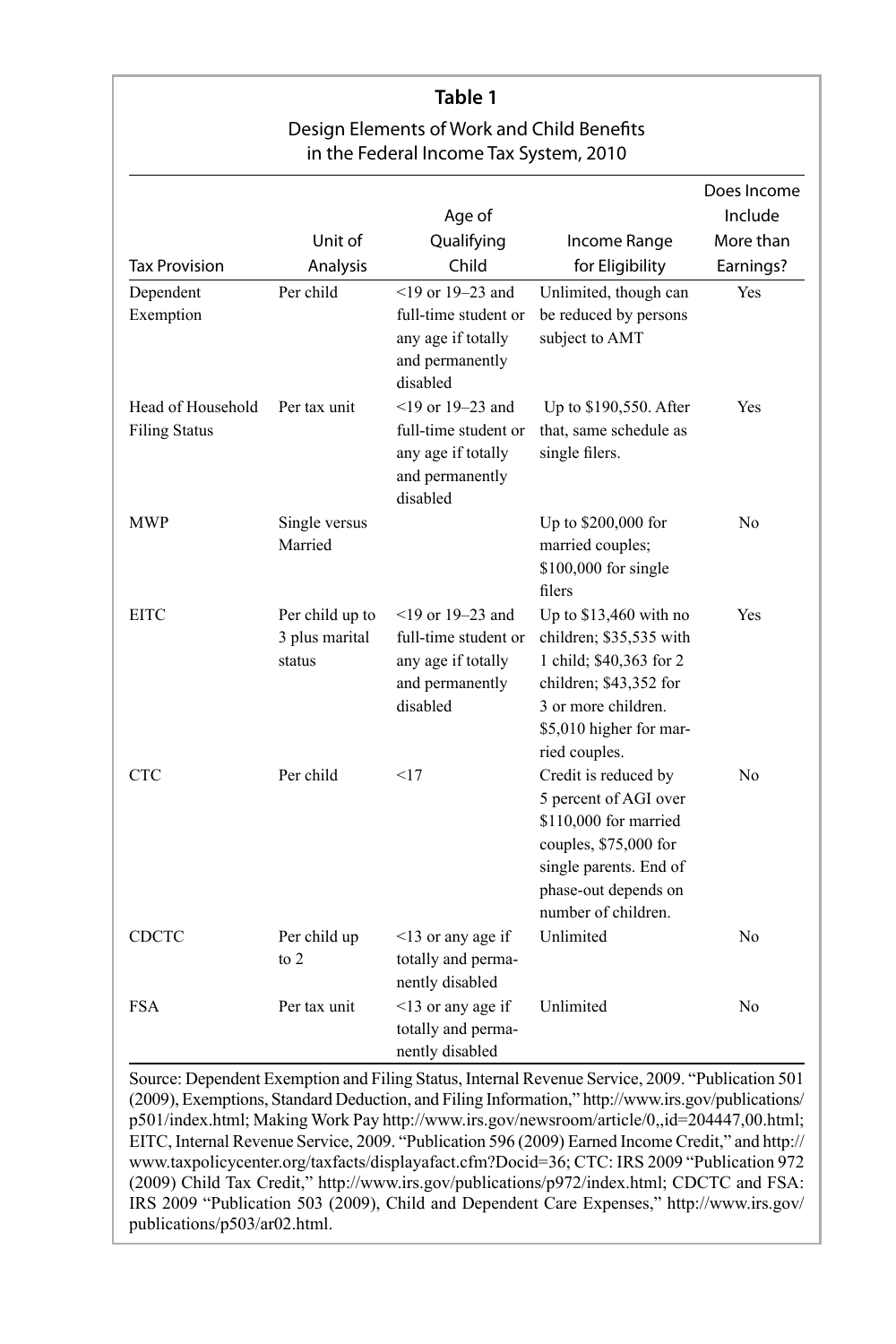#### **A. Design Issues**

#### 1. Defining Qualifying Children

Starting with the 2005 tax year, the Working Families Tax Relief Act created a "uniform definition of child." The definition applies three tests for most child-related benefits — relationship, residence, and support — but does not address qualifying age. This act also implemented a consistent tiebreaker rule for cases where a child qualifies as a child for more than one person. Though this represented a big step in simplifying tax law for families with children, work remains. For example, the support test for the CTC and dependent exemption does not apply to the EITC. Also, there are special circumstances such as a pre-1985 divorce decree that allow a noncustodial parent to claim a dependent exemption or CTC, but not an EITC. Age remains the largest factor that varies among the benefits (as shown in Table 1). Notably, attempts to make the definition of child uniform with respect to age if Congress decides to act will be the most far-reaching reform, affecting a relatively large number of households regardless of whether reformers adopt the broadest definition ("under 19 or 19–23 and a full-time student") or a narrower definition (such as "under  $17$ ," as applies for the CTC), or something in between (such as "18 or under"). The Tax Policy Center estimates that children under age 17 account for approximately 73 percent of dependent exemptions; 9 percent are for children ages 17 and 18, 12 percent for children between ages 19 and 23, and the remaining 6 percent are for people over age 23 who are totally and permanently disabled.

#### 2. Calculating Benefits

Larger families require more resources than smaller families. As a result, policy makers have decided that families with children should pay less tax than childless households with the same income. But how much should that tax advantage vary with the number of children? Research suggests that each additional person in a household requires fewer resources than the previous person, a view reflected in measures of poverty that are adjusted for family size. In contrast, however, the CTC/ACTC and dependent exemption both provide the same benefit for each child in the household. That approach means that, all else equal, bigger families get relatively larger tax benefits than smaller families do.

Head of household filing status offers a "per tax unit" adjustment that only applies to single parents relative to childless individuals. Married couples get no similar adjustment. In essence, the tax code provides a special subsidy for the first child for single parents, but not for the first child of married parents.

The EITC is based on a hybrid approach, whereby tax units receive additional benefits (but decreasing in size) for the first, second, and third children. Benefits do not increase for children beyond 3. In 2010, childless families with one full-time worker earning the federal minimum wage receive no EITC. The first child in the family is worth \$3,050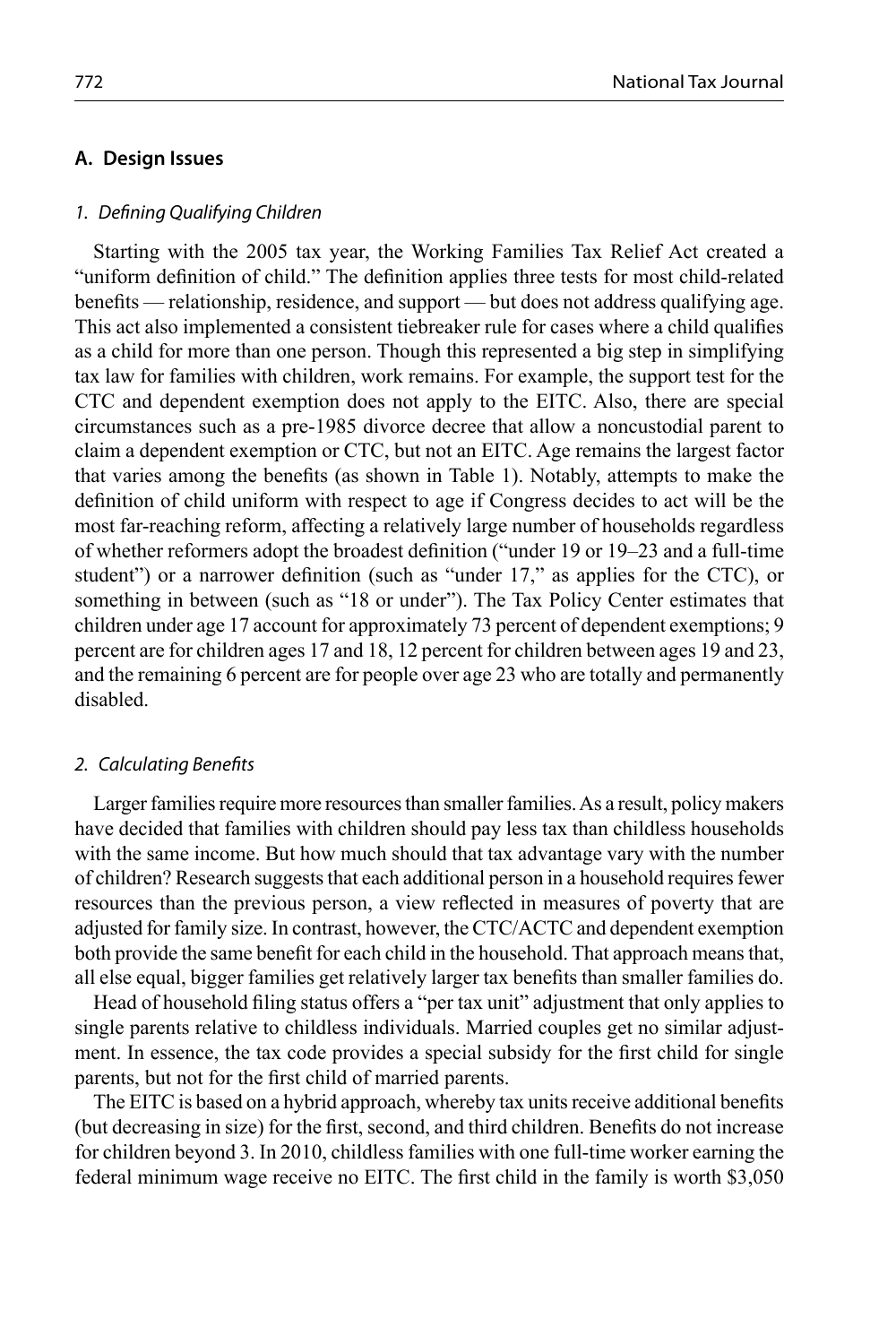in EITC, the second is worth an additional \$1,986, and the third garners the parents an additional \$630 in credits. Any additional children add no additional benefit.

Mumford (2009) shows that, relative to the poverty line, tax benefits based on children *over*-subsidize very large families and *under-*subsidize small families, largely because of the structure of CTC benefits. This might indicate that reformers may consider a structure that benefits successive children less than initial children to more align tax benefits with assumed costs associated with children.

Adopting a consistent approach for all child benefits could simplify the tax system. As with using one qualifying age for a child, subsidizing one type of unit (per child or per family) can change a family's tax liability dramatically. Providing a smaller benefit for each successive child through one credit — rather than a multitude of overlapping provisions — would at least improve transparency.

#### 3. Defining Income

Under current law, the definition of income varies for different tax benefits. Although the benefi t a family receives from the dependent exemption is based on their tax bracket, which depends on adjusted gross income, the other benefits generally rely on earnings. The EITC adds the additional complication with its asset test for households in the phase-out range of the credit. The inconsistent definitions arose out of a desire to target certain provisions more narrowly. IRS data for 2005 indicate that 870,000 families had incomes in the EITC earnings range but appeared ineligible for the EITC because of their assets. This is a small fraction of the 22.8 million families that received the credit that year (Marcia and Bryan, 2007).

#### 4. Targeting Benefits

When designing a tax benefit, policymakers ought to consider not only whom the benefit is intended to help but the transparency of how the benefit gets delivered. Hidden effective tax rates induced by phasing out benefits do reduce costs, but also increase the complexity associated with the provision. And in some cases, phasing out the benefit makes little sense. The 2005 tax reform panel sharply criticized the use of phase-outs because they make the tax code more complex; at best they are a nuisance and at worst a negative force (The President's Advisory Panel on Federal Tax Reform, 2005). However, absent a commitment to broad reform, not phasing out a program may be infeasible.

To the extent that phase-outs must occur, tax reformers can choose to consider or ignore transfer benefits likely to affect similar families. As the tax code and transfer system attempt to target assistance on families in similar situations, not considering tax and transfer benefits simultaneously could lead to unintended consequences including very high marginal effective tax rates. Giannarelli and Steuerle (1995) showed that for welfare recipients, taking a job could yield little or no reward because reductions in program benefits reduced net earnings to the same extent or nearly same extent as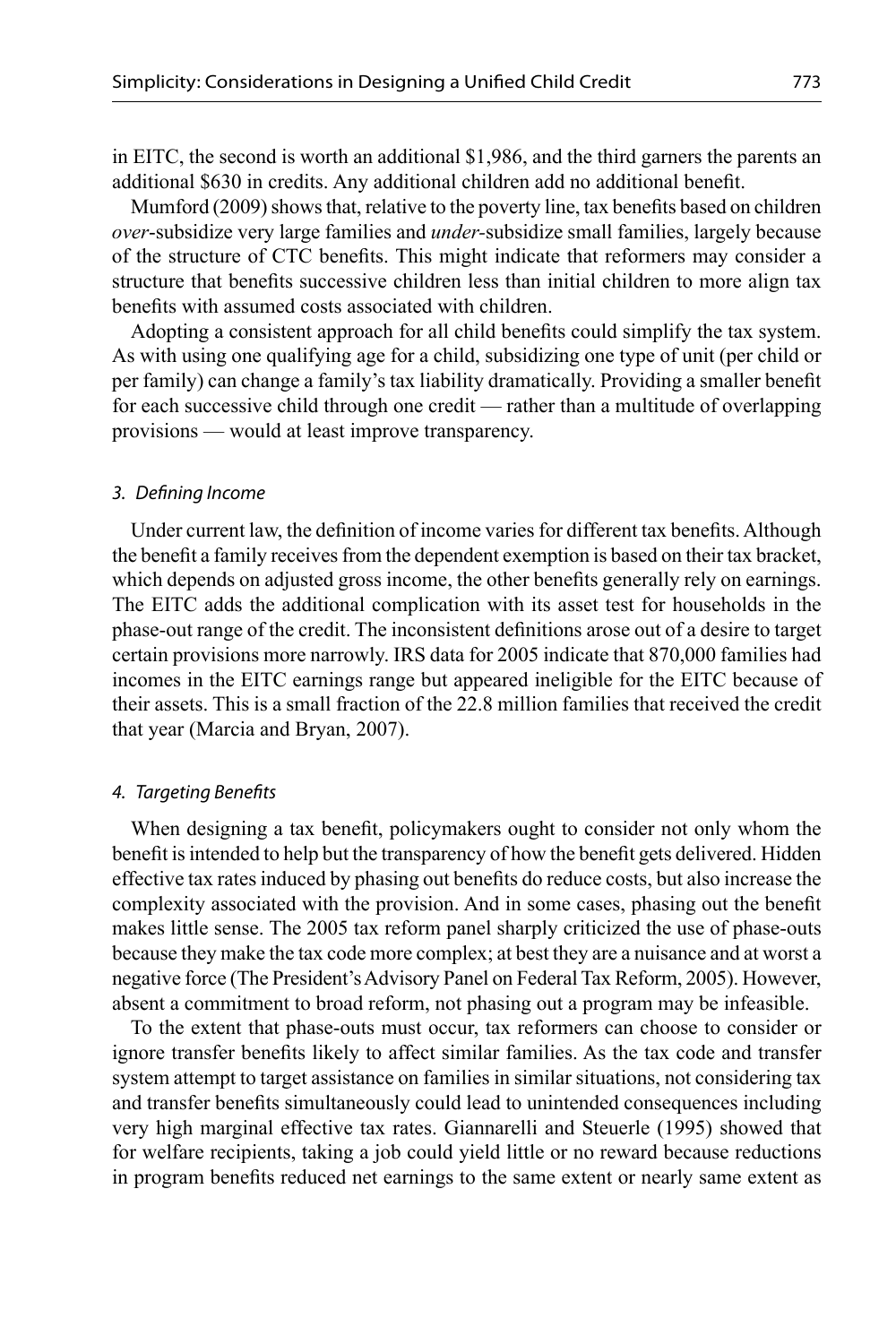working would increase net earnings. More recent work confirms this finding (Sammartino, Toder, and Maag, 2002).

As tax programs targeted at low-income families expand, benefi t phase-outs continue to threaten incentives to work. However, expanding tax benefits beyond the phase-out point of transfer benefits can add to a proposal's cost considerably (Holt and Maag, 2009).

Reformers must also consider whether the benefit will be refundable or non-refundable. Refundable benefits are available to everyone, while non-refundable benefits can only offset taxes owed. Batchelder, Goldberg, and Orszag (2006) argue that all tax benefits intended to promote socially-valued activities should be refundable credits to improve efficiency and economic growth.

#### 5. Winners and Losers?

Reforms that allow few or no losers inherently accept the existing tax system's structure as appropriate. That belies the call for tax reform focusing on simplicity. In addition, it necessarily results in large costs since benefits can only be expanded, not contracted. Holt and Maag (2009) estimate that simply combining the CTC, EITC, and MWP into a worker and child credit without creating losers but creating a structure similar to the EITC would cost roughly \$18 billion. Including the dependent exemption would increase costs dramatically (Carasso, Rohaly, and Steuerle, 2005).

#### **B. Reform Options**

The first question reformers must answer is the most basic: what programs will be combined? Reforms can be broad or limited, and the value of the reform effort likely depends on how broad are the proposals for reform. Most existing proposals would combine credits and exemptions into two benefits: one focused on encouraging work and one focused on subsidizing children. This allows two goals to be met: making the work incentive clear and applicable to all workers (not just those with children) and subsidizing families with children differently from families without children.

Space limitations preclude summarizing all the ways the tax code could be reformed, but certain classes of reforms crop up repeatedly. I summarize these below with examples. Note that other examples of reform proposals are summarized in Holt and Maag (2009), Marguerite Casey Foundation (2005), and Meyer (2007). All of the reforms attempt to move closer toward a uniform definition of child, simplify the calculation of the credits, and make programs easier for the IRS to administer — all important elements of successful reform. Ultimately, the various tax provisions directed at families incorporate three factors: rewards for working, subsidies for having children, and subsidies for spending on child care. Complexity arises from the interaction of multiple programs. A variety of paths can be taken to encourage simplification, from a full-scale redesign of all of the benefits to a more modest combining of very similar benefits either because they target the same population or because they target the same activity. Below are three options.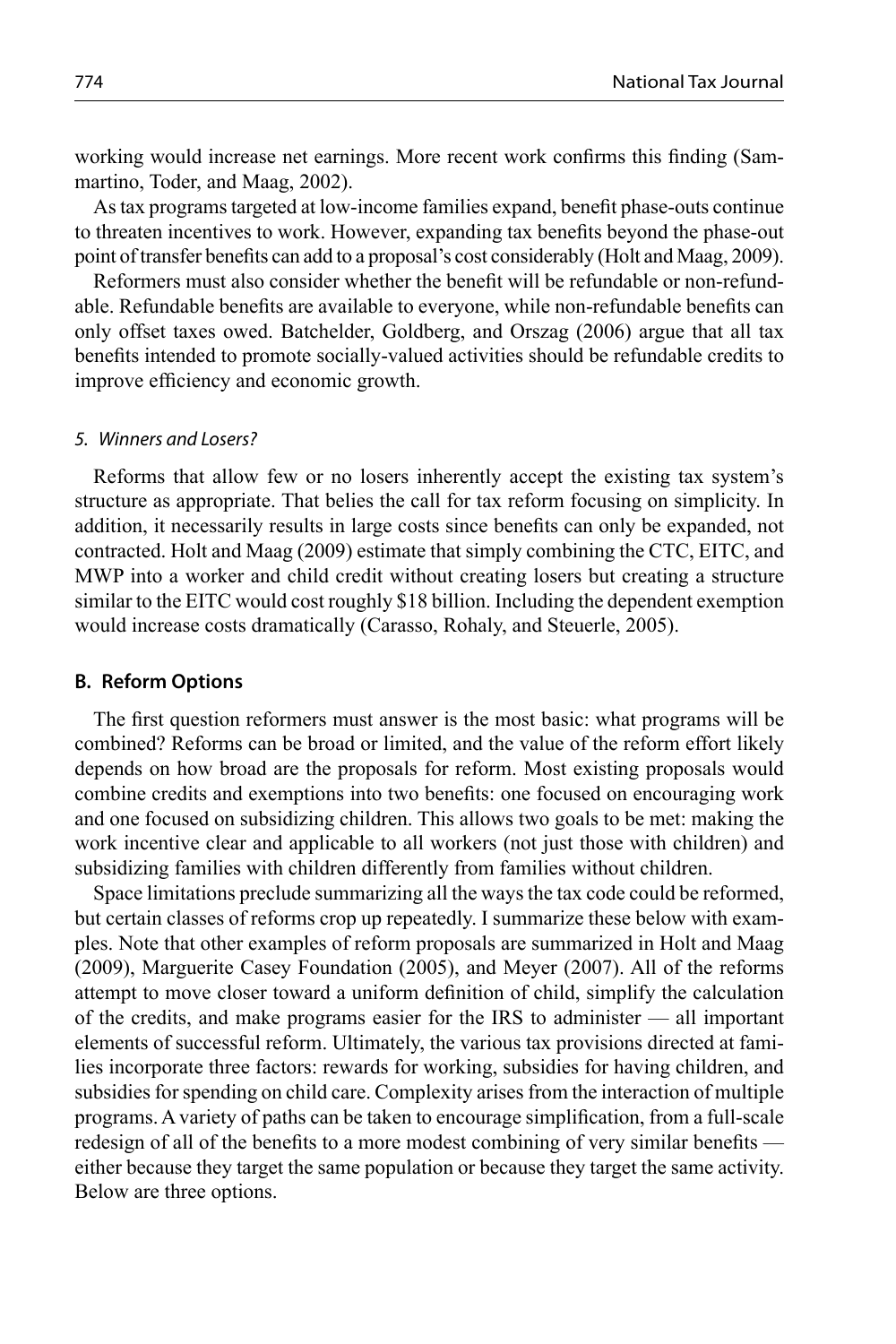## 1. Separate Work and Child Incentives and Provide Substantial Work Incentive to all Low-Income Workers

The calls to reform work incentives in the tax code are many. Recent work by Holt and Maag (2009), Edelman et al. (2009), Carasso et al. (2008), and Berlin (2009) points out that the current design of work incentives excludes most workers without custodial children. Although some of these individuals may indeed be parents supporting children via child support payments or other mechanisms, they receive little to no parental benefit from the tax system. One way to change this would be to separate out the work and child incentives in the tax system.

A pure work incentive would be based on individual rather than joint earnings. As originally designed, the MWP credit achieved the goal of having a pure work incentive in the tax code. As proposed in the 2008 presidential campaign, the credit was based on individual earnings, rather than marital status, so that two-earner couples had the potential to benefit more than one-earner couples. This design answered a criticism of the EITC: that it may discourage work among second earners (Eissa and Hoynes 2006). As implemented, the MWP credit does not differentiate between one- and two-earner couples. Regardless, policy analysts, including Berlin (2009), Holt and Maag (2009), and Carasso et al. (2008), continue to push for a credit based on individual earnings and one that will include individuals and couples without children.

Often, proposals that call for an increase in work incentives for families without children or a separation of work and child incentives simply divide the current EITC into two pieces: a work incentive and a child incentive. Carasso et al. (2008) describe examples and show the effects of varying the percentage of EITC designated as a work incentive available to individual workers. The most modest proposal — offsetting the employee share of payroll taxes for incomes equivalent to the phase-in range of the one-child EITC — would cost \$23.7 billion in 2007 dollars (2007 law). Offsetting both the employer and employee share of the payroll tax over the same income range would increase that cost by about \$10 billion. Several other proposals seek to do essentially the same thing, with varying eligibility parameters (summarized in Carasso et. al, 2008).

The proposal by Holt and Maag (2009) would be more far reaching. It would not only separate out the work and child incentives in the EITC but also roll the CTC into a child credit and the benefits from MWP into a work credit. The proposal would allow "losers" by basing the worker credit on individual earnings rather than marital status. Relative to current law, a married couple with one worker would receive lower benefits. This avoids issues associated with couples losing tax credits when they marry, but raises an issue of fairness. Should the tax code treat a family with one worker earning \$50,000 differently from a family where two workers earn the same total income?

Holt and Maag (2009) also consider the growing issue of entitlements in the tax system. They opt for a policy that would not phase out tax credits until most families no longer received SNAP benefits, which occurs when income exceeds 130 percent of the poverty line.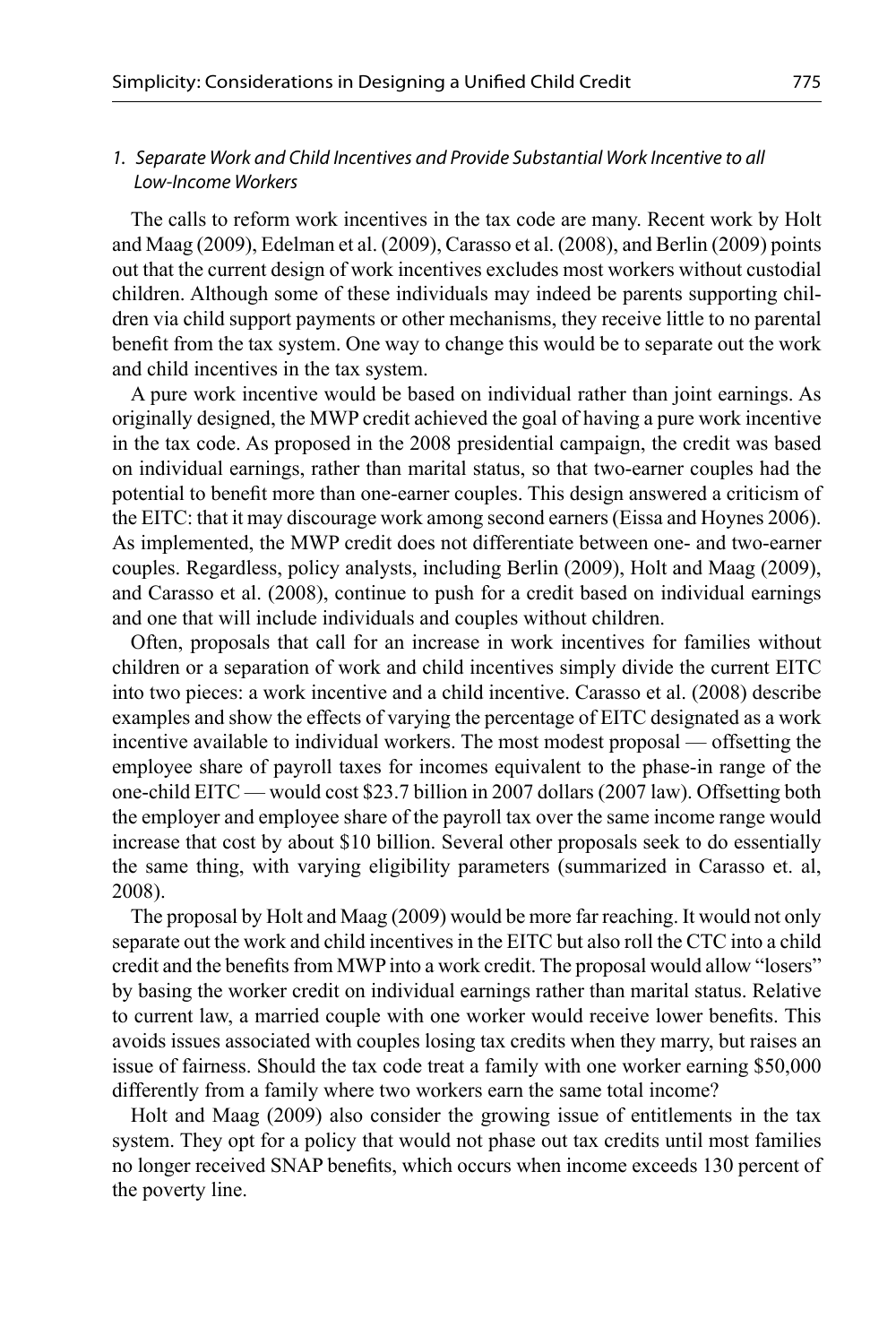The 2005 Tax Reform Panel offered the most far-reaching separation of work and child incentives. Its proposal combined benefits from the standard deduction, head of household filing status, the 10 percent bracket, and the CTC into a single credit based on household type (married couples, single parents, unmarried taxpayers, and dependent taxpayers) with additional benefits for each child or other dependent. Their proposal made the definition of child more uniform by covering "children" and "other dependents" in one program. On top of the family credit, the panel recommended consolidating the EITC and ACTC into a new Work Credit. This differed sharply from other work credit proposals by maintaining variation based on the number of children in the family. As a result, work and child benefits remained linked. Conversations with panel members indicate this outcome resulted from trying to build a system with few losers and control costs. Absent those constraints, the work credit might have abandoned the idea that it ought to be larger for larger families. The current structure of the EITC makes it difficult to create a work incentive based on individual workers without either increasing costs greatly by expanding the work benefit to secondary earners and workers without children or creating losers among families with children.

It is impossible to create simpler programs that do not either increase costs dramatically or result in losers. Bold reform will recognize that either benefits will need to be distributed differently, or costs will be high.

## 2. Combine Child Benefits Not Directly Tied to Work: CTC, Dependent Exemption, Head of Household Filing Status

The CTC, ACTC, dependent exemption, and head of household filing status all start from the premise that families with children are less able to pay taxes than childless households — or that families with children need assistance. Although head of household filing status implies that the distinction is between those with and without children, the other provisions imply that each additional child decreases a household's ability to pay taxes, or increases its need for assistance. Limiting reform to these elements of the tax system, rather than tackling the reform of work incentives as in Option 1, allows for more flexible reform.

Combining benefits that increase with a person's marginal rate (such as the dependent exemption), credits with a fixed subsidy per child (such as the CTC), and a credit that changes based on the number of children, up to a defined number (the EITC) presents many challenges. Reformers must first create a uniform definition of child, and then determine how to structure the new benefit. The Uniform Child Credit proposed by Carasso, Rohaly, and Steuerle (2005) provides an example of this type of reform. This proposal describes a child credit for children under age 19 that essentially turns the dependent exemption into a credit and adds that amount to the CTC and EITC for which a family would qualify by tweaking EITC parameters. In doing so, the proposal solves a glaring problem with the AMT — the treatment of dependent exemptions as tax shelters. The proposal gives the benefits of the tax incentives that people at the 15 percent bracket receive to everyone — so those in higher brackets lose while those in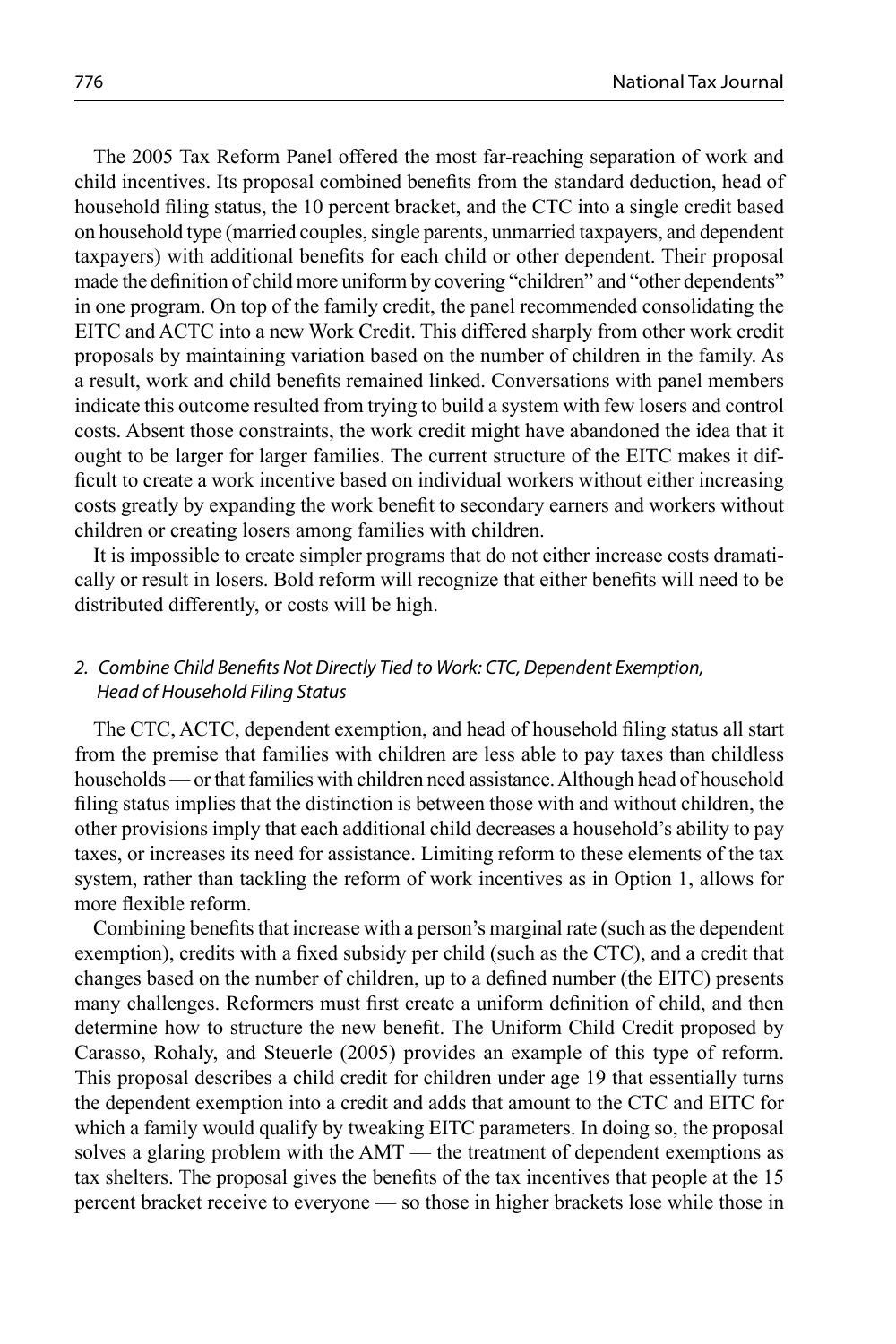lower brackets win. Absent offsetting rate increases, the proposal would cost roughly \$40 billion in tax year 2010 in 2003 dollars. The authors propose increasing the highest tax rate by one percentage point to offset about one-third of the costs.

## 3. Create Uniform Incentives for Similar Activities: Combining CDCTC and Dependent Care Spending Accounts or Combining Subsidies

If a lack of political will stands in the way of broad reform, or even a reform of the child-related provisions, steps toward simplification of the tax code with respect to lowincome families can still be made. Two obvious targets are the consolidating provisions related to child care or in-school subsidies for college students.

The CDCTC and FSAs both subsidize child care, targeting different but overlapping populations and providing different benefits to qualifying individuals. Some parents can maximize benefits by participating in both programs. Participants in an FSA can designate up to \$5,000 of earnings to be "pre-tax." As with the dependent exemption, the resulting tax savings depends on the taxpayer's marginal tax rate; families facing higher marginal rates benefit more than families with low marginal rates. Contributions to FSAs are exempt from both the federal income tax and the payroll tax. However, any dollars set aside for childcare not used are lost to the individual who set them aside. At least one parent must work to benefit from this provision. In contrast, the CDCTC is a credit with higher rates for lower income families. Since the credit is not refundable, very low income families receive no benefit. In 2010 eligible expenses for the CDCTC are \$3,000 for families with one child and \$6,000 for families with two or more children, in contrast to the FSA limit of \$5,000 per tax unit. If eligible families spend more on childcare than the amount set aside in an FSA, they can claim the CDCTC for the excess spending, up to a total benefit on \$6,000 of child care spending.

Knowing whether a family will benefit more from the CDCTC, an FSA, or both is difficult to predict. Families must know what their marginal rate will be, and whether they will have taxes to offset. For example, very-low-income families who do not owe income tax can gain some benefit from the exclusion of payroll taxes on money set aside in an FSA, but families with low incomes that do have tax liability to offset might benefit more from the CDCTC. Making the CDCTC refundable — so that all families could benefit — and eliminating the FSA would greatly simplify the calculation. Very-low-income families would get higher benefits while benefits for higher income families would fall. Since low-income families are more likely to need assistance paying for decent child care, this policy might shift resources to where they are most needed. Burman, Maag, and Rohaly (2005) offer such a proposal.

Another proposal would consolidate in-school college subsidies — the EITC and dependent exemption for full-time students ages 19–23, the American Opportunity Tax Credit, and the tuition and fees deduction. Combining such a proposal with a uniform age limit for dependent children could further simplify the tax code. Combining the various college subsidies would make subsidizing college through the tax code more transparent while also simplifying child related provisions.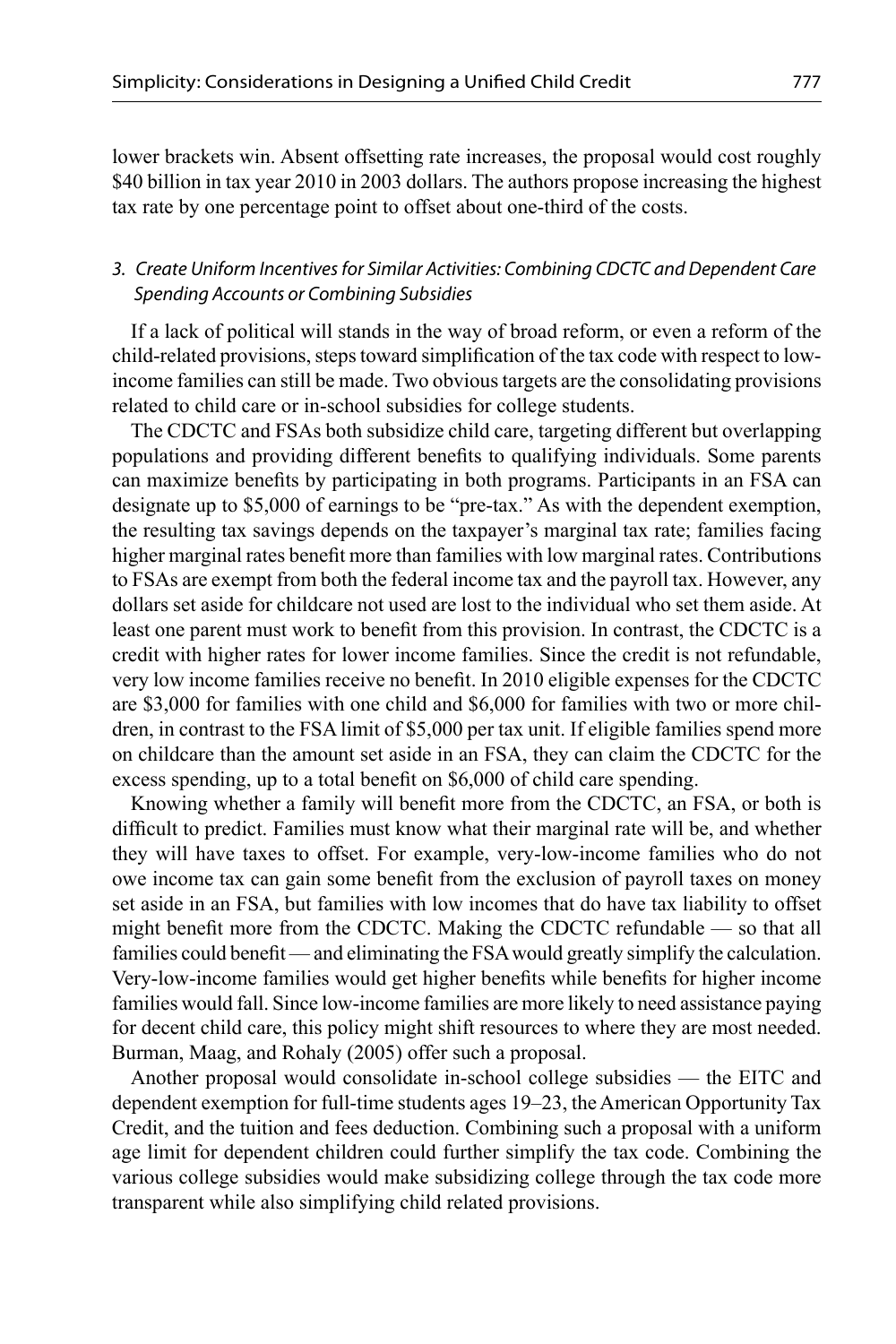## **IV. CONCLUSION**

Complexity undermines the tax system and comes at great cost, both direct and indirect. Despite not paying a large share of taxes, low-income families share fully in the complexity of the system. They face a maze of benefits that vary in terms of who is targeted, the measure of income used in the calculation of the benefit, and the various phase-ins and phase-outs of the provisions. As complexity grows, it comes at the risk of undermining benefits already in place and the ability of people to understand and react to incentives.

The road to a unified credit will come only with either some parties "losing" — receiving fewer benefits than they do under current law — or at a cost not currently considered feasible by many. Reform proposals highlighted in this paper — both far-reaching and more conservative — provide examples that could form the basis for decreasing complexity for families with children.

## **ACKNOWLEDGEMENTS**

I would like to thank Leonard Burman, Donald Marron, and Roberton Williams for comments on an earlier draft as well as Nina Olson and Leslie Book for their insightful comments at the  $40<sup>th</sup>$  Annual Spring Symposium of the National Tax Association, May 13-14, 2010, Washington, DC.

## **REFERENCES**

Batchelder, Lily, Fred T. Goldberg, Jr., and Peter R. Orszag, 2006. "Reforming Tax Incentives into Uniform Refundable Tax Credits." Policy Brief #156. The Brookings Institution, Washington, DC.

Batchelder, Lily, and Eric Toder, 2010. "Government Spending Undercover: Spending Programs Administered by the IRS." Center for American Progress, Washington, DC.

Berlin, Gordon, 2009. "Transforming the EITC to Reduce Poverty and Inequality: Policies for the 21st-Century Labor Market." *Pathways* 2009 (Winter), 28–32.

Berube, Alan, Anne Kim, Benjamin Forman, and Megan Burns, 2002. "The Price of Paying Taxes: How Tax Preparation and Refund Loan Fees Erode the Benefi t of the EITC." The Brookings Institution, Washington, DC.

Burman, Leonard E., and Deborah I. Kobes, 2003. "EITC Reaches More Eligible Families than TANF, Food Stamps." *Tax Notes* 98 (12), 1769.

Burman, Leonard E., Elaine Maag, and Jeffrey Rohaly, 2005. "Tax Subsidies to Help Low-Income Families Pay for Child Care." Discussion Paper No. 23. The Urban Institute, Washington, DC.

Carasso, Adam, Harry J. Holzer, Elaine Maag, and C. Eugene Steuerle, 2008. "The Next Stage in Social Policy: Encouraging Work and Family Formation among Low-Income Men." Discussion Paper No. 28. The Urban Institute, Washington, DC.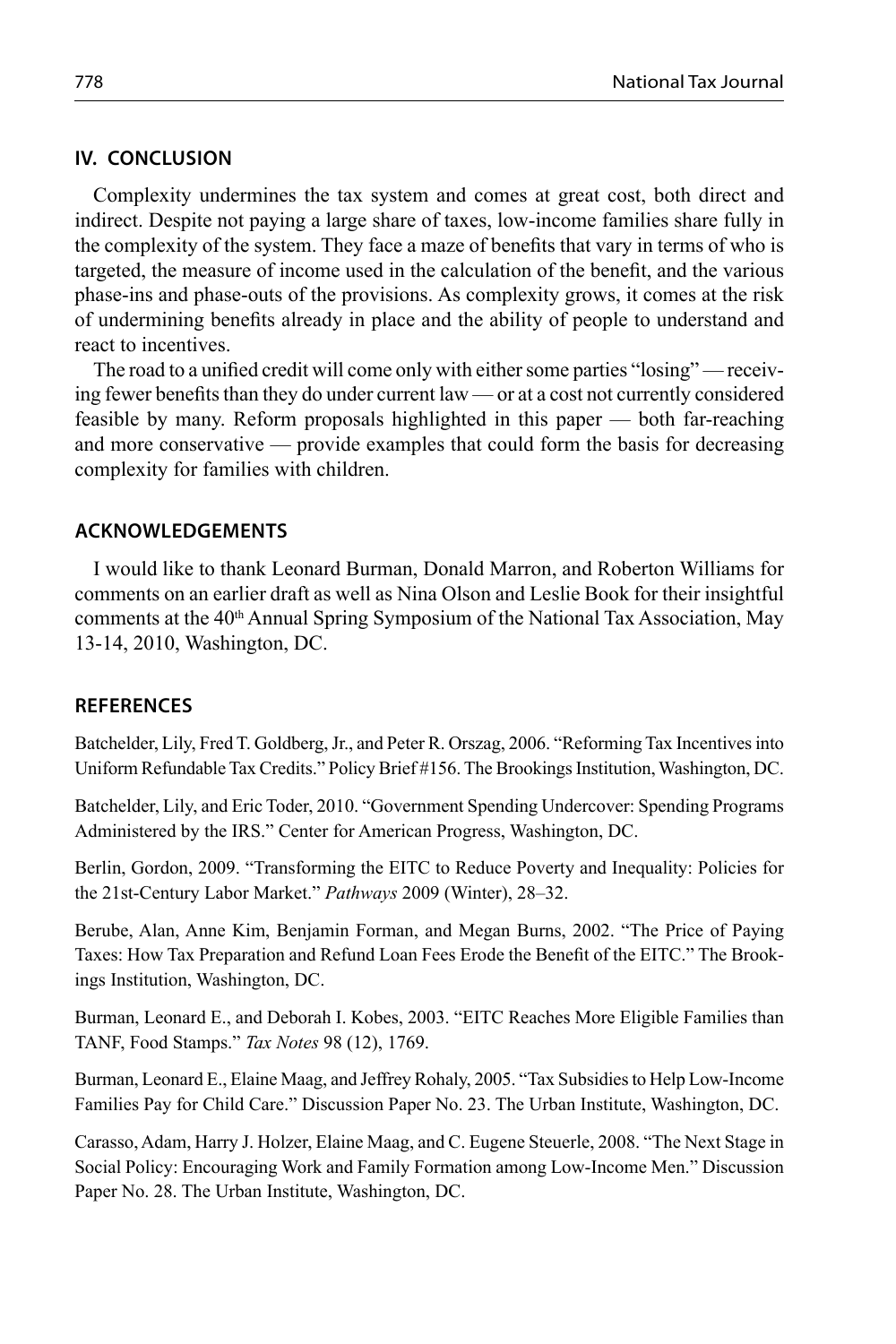Carasso, Adam, Jeffrey Rohaly, and C. Eugene Steuerle, 2005. "A Unified Children's Tax Credit." In *Proceedings of the Ninety-Seventh Annual Conference on Taxation*, 1–11. National Tax Association, Washington, DC.

Chetty, Raj, and Emmanuel Saez, 2009. "Teaching the Tax Code: Earnings Responses to an Experiment with EITC Recipients." NBER Working Paper No. 14836. National Bureau of Economic Research, Cambridge, MA.

Congdon, William J., Jeffrey R. Kling, and Sendhil Mullainathan, 2009. "Behavioral Economics and Tax Policy." *National Tax Journal* 62 (3), 375–386.

Edelman, Peter, Mark Greenberg, Steve Holt, and Harry Holzer, 2009. "Expanding the EITC to Help More Low-Wage Workers." Georgetown Center on Poverty, Inequality, and Public Policy, Washington, DC.

Eissa, Nada, and Hillary W. Hoynes, 2006. "Behavioral Responses to Taxes: Lessons from the EITC and Labor Supply." In Poterba, James M. (ed.), *Tax Policy and the Economy, Volume 20*, 73–110. National Bureau of Economic Research, Cambridge, MA.

Ellwood, David T., and Jeffrey B. Liebman, 2001. "The Middle-Class Parent Penalty: Child Benefits in the Tax Code." In Poterba, James M. (ed.), *Tax Policy and the Economy, Volume 15*, 1–40. National Bureau of Economic Research, Cambridge, MA.

Forman, Jonathan Barry, 2005. "Earned Income Tax Credit." In Cordes, Joseph J., Robert D. Ebel, and Jane G. Gravelle (eds.), *The Encyclopedia of Taxation and Tax Policy, Second Edition*, 91–93. The Urban Institute Press, Washington, DC.

Giannarelli, Linda, and C. Eugene Steuerle, 1995. "The Twice-Poverty Trap: Tax Rates Faced by AFDC Recipients." The Urban Institute, Washington, DC.

Guyton, John L., Adam K. Korobow, Peter S. Lee, and Eric J. Toder, 2005."The Effects of Tax Software and Paid Preparer on Compliance Costs." *National Tax Journal* 58 (3), 439– 448.

Holt, Stephen D., and Elaine Maag, 2009. "Considerations in Efforts to Restructure Refundable Work-Based Credits." Working Paper. Georgetown Center on Poverty, Inequality, and Public Policy, Washington, DC.

Isaacs, Julia, C. Eugene Steuerle, Stephanie Rennane, and Jennifer Macomber, 2010. "Kids' Share 2010: Report on Federal Expenditures on Children through FY09." Urban Institute and Brookings Institution, Washington, DC.

Maag, Elaine, 2005. "Paying the Price? Low-Income Parents and the Use of Paid Tax Preparers." Assessing the New Federalism No. B-64. The Urban Institute, Washington, DC.

Maag, Elaine M., David Mundel, Lois Rice, and Kim Rueben, 2007."Subsidizing Higher Education through Tax and Spending Programs*.*" Tax Policy Issues and Options No. 18. The Urban Institute, Washington, DC.